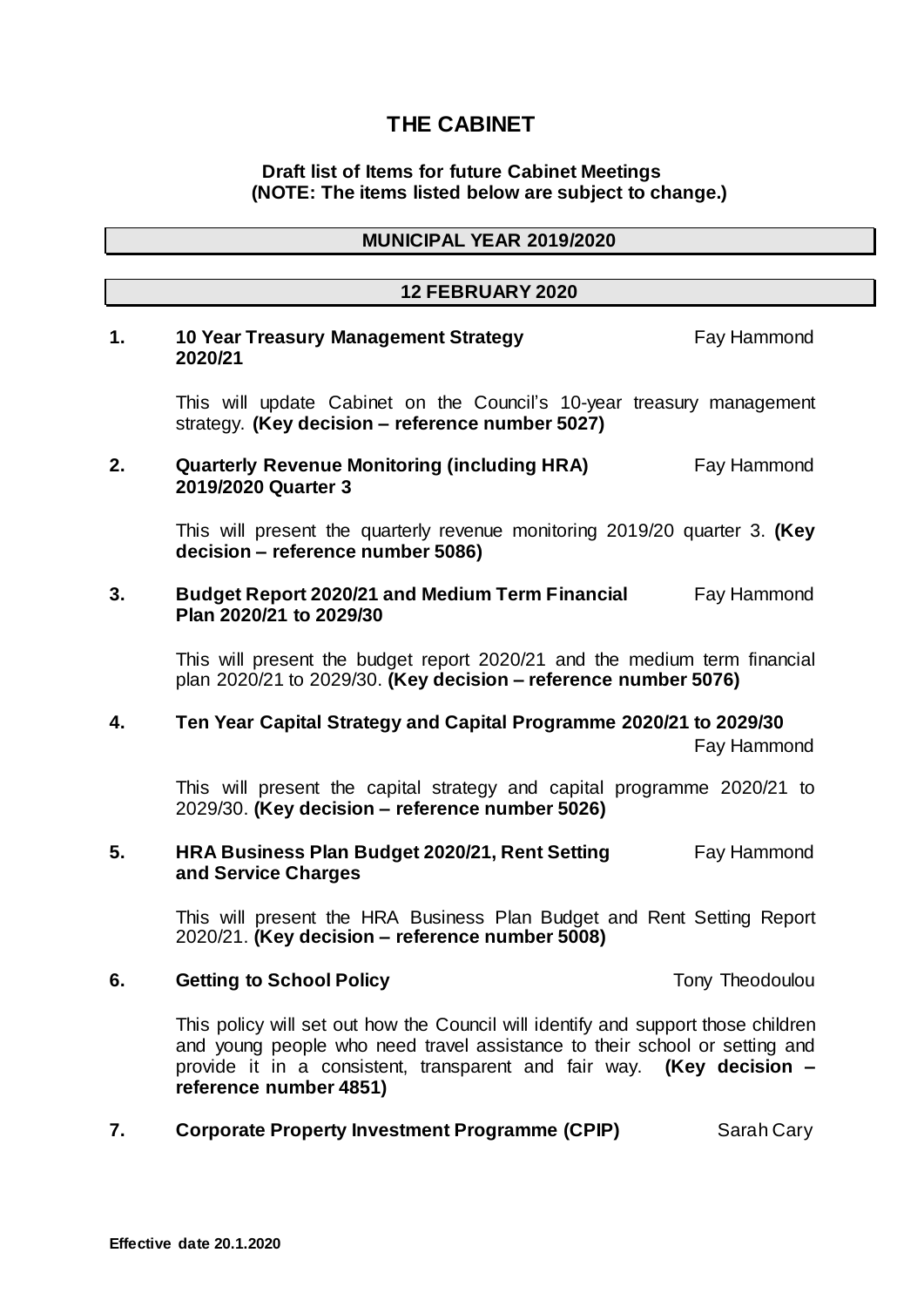This will seek approval to a block programme of capital investment into the Council's Corporate Property assets to support the delivery of the Strategic Asset Management Plan (SAMP). **(Key decision – reference number 5006)** 

#### **8. Enfield Repairs Direct** Sarah Cary/Joanne Drew

Report seeking approval for the operating model and associated policies of the new housing in-house repairs service. **(Key decision - reference number 5070)**

#### **9. New Decision-Making Arrangements to Spend the Enfield** Sarah Cary **Community Infrastructure Levy and Section 106 Agreements**

This seeks approval to set up new decision-making and reporting system.**(Key decision - reference number 5029)**

## **10. Housing Infrastructure Fund (HIF) Grant Agreement To Deliver Strategic Infrastructure Works at Meridian Water**

Sarah Cary

This will seek authority to enter into the funding agreement for the receipt of housing infrastructure funding for the delivery of strategic infrastructure at Meridian Water. **(Key decision – reference number 5085)**

## **11. Housing Development Delivery Strategy SARA** Sarah Cary

This will set out the Council's Housing Development Strategy and seeks delegated authority from Cabinet to deliver the strategy. **(Key decision – reference number 4998)** 

## **11 MARCH 2020**

- **1. Future Company Decisions Jeremy Chambers (Key decision – reference number tbc) 2. Estate Renewal Update and Approvals** Sarah Cary/Joanne Drew An update on estate renewals and approvals. **(Key decision – reference number 5059) 3. Future Strategy for Later Living Housing** Sarah Cary/Joanne Drew
	- Review of the sheltered housing stock, re-designation of the stock, and service offer improvement for older residents living in council housing stock.

Recommendations for future development plans of housing for older people. **(Key decision - reference number 5073)**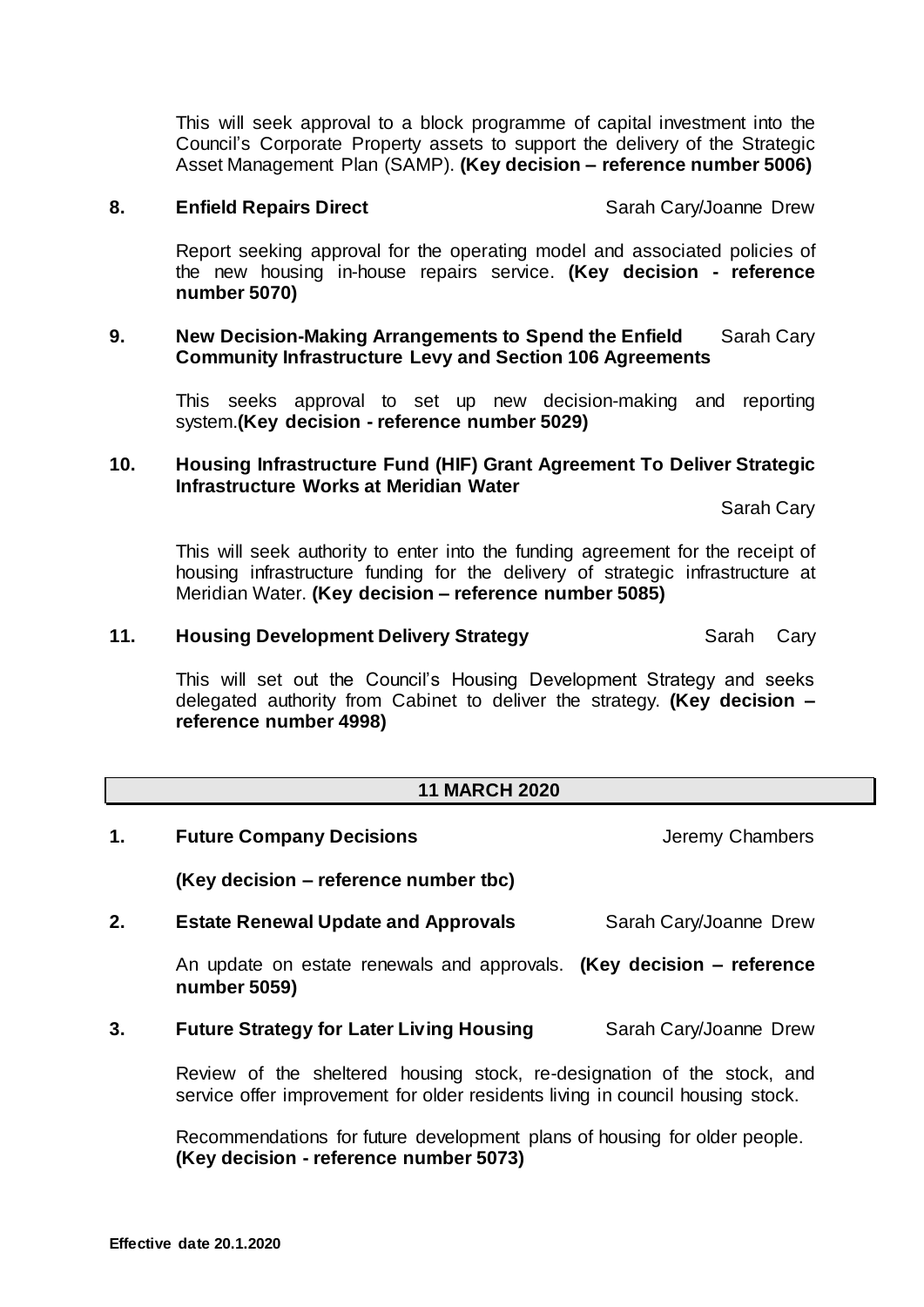# **Effective date 20.1.2020**

## **4. Multi-agency hoarding and self-neglect policy Theodoulou Tony Theodoulou**

This policy sets out the cross-council and cross-partnership approach to dealing with hoarding and self-neglect issues for vulnerable adults in Enfield. **(Key decision - reference number 5071)**

## **5.** Modern Slavery Strategy **Bindi Nagrams** Bindi Nagra

This will seek approval of the Council's Modern Slavery Strategy.

## **6. Good Growth Fund – Angel Edmonton** Sarah Cary

The Good Growth Fund – Angel Edmonton aims to facilitate community engagement and build capacity, deliver employment and skills opportunities and provide the foundation for a strategic spatial plan. The programme will deliver an 'Urban Room', affordable workspace, public realm improvements and a spatial strategy to inform area-based policy. **(Key decision – reference number 5080)**

## **7.** Updated School Condition and Fire Safety **Theodoulou Programme 2020/21 to 2021/22**

This will seek approval of the Schools' capital programme for 2020/21 to 2021/22. **(Key decision - reference number 5082)**

## **8. Meridian Water Employment Strategy Sarah Cary Sarah Cary**

This will seek approval to the employment strategy for Meridian Water. **(Key decision – reference number 4881)** 

## **9. Meridian Water – Meridian Two, Selection of Development** Sarah Cary **Partner**

This will seek approval to the procurement to appoint the Meridian Two Developer. **(Key decision – reference number 4952)**

**APRIL 2020**

| 1. | <b>Quarterly Corporate Performance Report</b>                           | Fay Hammond |
|----|-------------------------------------------------------------------------|-------------|
|    | This will present the quarterly corporate performance report. (Non key) |             |
| 2. | <b>Company – Regulatory Compliance</b>                                  | Fay Hammond |
|    | (Key decision – reference number tbc)                                   |             |
| 3. | <b>Re-appointment of Company Directors</b>                              | Fay Hammond |
|    | (Key decision – reference number tbc)                                   |             |